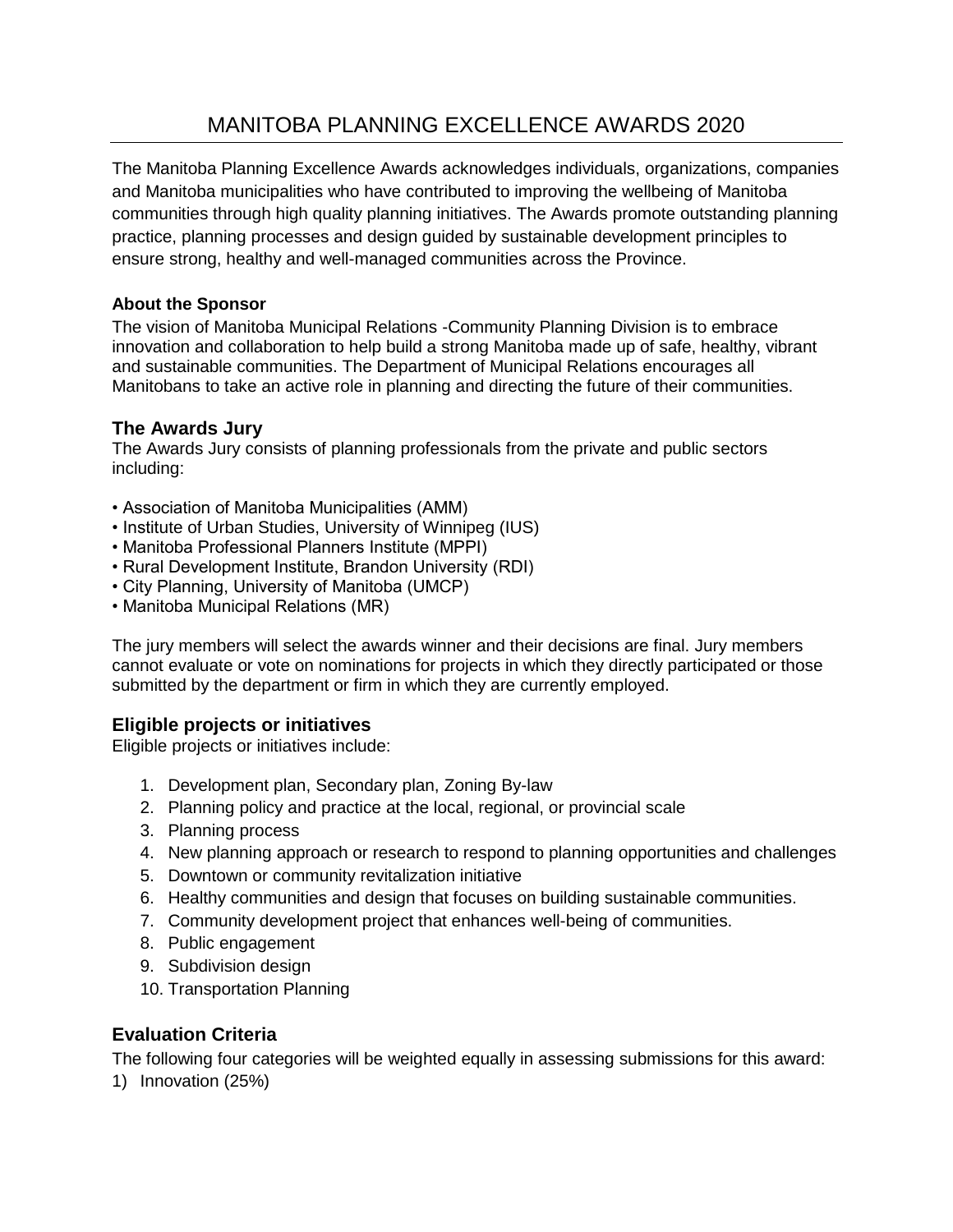Explain how the initiative demonstrates (an) original approach(es) to planning, including the introduction of a new concept or the refinement of an existing planning model, design, policy, by-law, initiative, or process.

2) Quality & Contribute to the Profession (25%)

Explain how the methodology, process and results of the initiative demonstrates high standards of skill and knowledge in the planning field. Describe the roles and contributions of the project to the Manitoba planning professional(s).

3) Public Engagement (25%)

Explain how various stakeholders were involved in the planning or developmental process, and steps taken to involve those who are marginalized.

4) Outcome & Sustainability (25%)

Explain how success was measured. Also explain how the project helps Manitoba communities to achieve social, economic and environmental aspects of sustainable development principles.

## **Eligibility Criteria of a Nominated Project or Initiative**

- The project must be related, at least partly, to land use planning.
- The project must be located in, and undertaken on behalf of, a community, group, company, individual, organization or planning authority (municipal government or planning district board) in Manitoba.
- The community, group, company, individual, organization or planning authority which undertook, designed or initiated the project must have an office in, or be a resident of, Manitoba.
- The project must be completed or at least partially operational, by December 2019. Incomplete or draft projects are not eligible.
- $\bullet$  If the project is a document to be adopted by by-law (e.g. development plan, secondary plan, zoning by-law, etc.), the document must be approved and enacted at the time of nomination.
- No amendments to a nomination will be allowed after the submission deadline.

#### **Submission Requirements**

Anyone may submit an entry on behalf of themselves or another individual, organization, company or planning authority. Submissions must meet all submission requirements as described below.

Please submit one electronic copy of each submission via flash drive or e-mail if size is allowable. Each submission must include the following:

- A completed application form.
- A one-page index listing all the files loaded for review.
- A two-page summary of the project.
- An explanation (maximum four page) demonstrating how the submission meets each of the Evaluation Criteria.